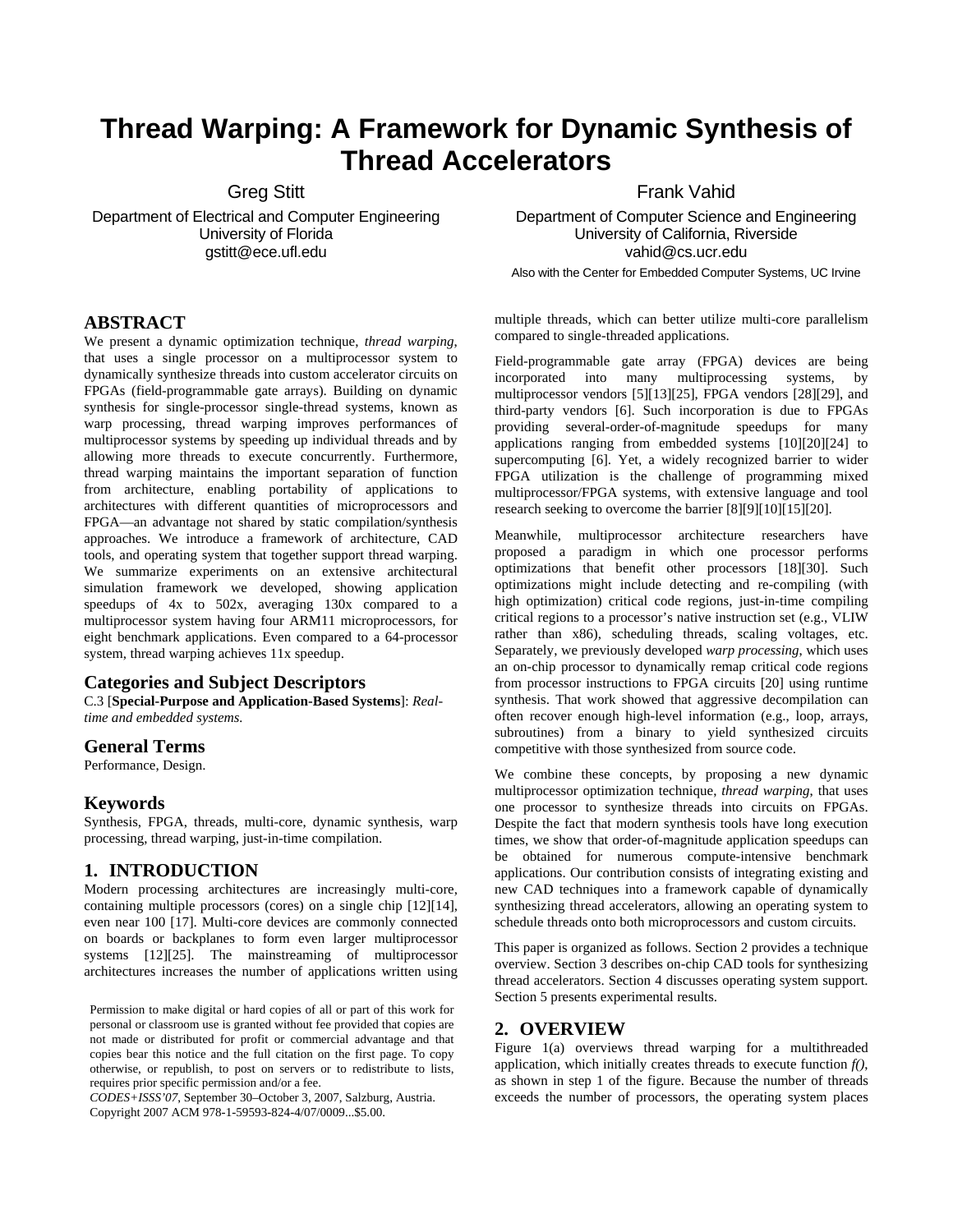

**Figure 1:** Thread warping: (a) architecture and overview, (b) usage when application runtimes greatly exceed synthesis times, as for scientific computations that run for hours or days, (c) usage when applications repeat, in which case synthesized results can be stored in a library and retrieved when needed.

threads in a queue as they await an available processor, as shown in step 2.

Our framework monitors this queue, analyzes waiting threads, and utilizes on-chip CAD tools to create custom accelerator circuits for the *f()* function (step 3). After some time (32 minutes using existing commercial synthesis tools for our benchmark set), the CAD tools finish mapping the accelerators onto the FPGA. Assuming the application has not finished, as in Figure 1(b), the operating system (OS) begins scheduling threads onto both FPGA accelerators and microprocessor cores (step 4), resulting in a speedup for a single execution. Single-execution speedups are possible for long-running applications from domains such as scientific computing.

Of course, for many applications, 32 minutes of synthesis may exceed the application's execution time. For shorter applications, such as embedded systems, the framework caches accelerators in a non-volatile library for future executions, thus amortizing the synthesis time over the repeated executions, as in Figure 1(c), resulting in an average speedup of 130x compared to four ARM11 microprocessors for our benchmarks. Ultra-efficient synthesis techniques [19][20], possibly coupled with fast, synthesis-oriented FPGAs [1], may help make single-execution speedups possible for more applications.

Although the architecture in Figure 1 utilizes four cores and an on-chip FPGA, we could extend thread warping to handle any number of cores, and off-chip FPGAs, with minimal changes to the CAD tools and OS.

Instead of using thread warping, a designer could utilize standard static synthesis techniques (e.g., [10]) at compile time to create custom accelerators for threads, using specialized tools and/or languages. Although a static approach is an excellent technical solution, many software developers may resist such an approach due to the requirement of using a non-standard software tool flow. Thread warping hides the FPGA by dynamically synthesizing accelerators, allowing software developers to take advantage of the performance improvements of custom circuits without any changes to tool flow – just as multithreaded programs make use of more processors without rewriting or recompiling code. In addition, thread warping adapts the system to changing thread behavior, and different mixes of resident applications. For example, thread warping can potentially create different accelerator versions depending on the amount of available FPGA at different points during execution.

# **3. ON-CHIP CAD TOOLS**

We define the following terms. A *thread creator* is a function that contains the API (application programming interface) call that creates a thread. A *thread function* is the function that a thread executes. A *thread* is the unit of execution that the OS schedules. A *thread group* is a collection of threads, created from the same instruction address, that share input data.

Figure 2(a) shows the on-chip CAD tool flow used by thread warping. Initially, *queue analysis* analyzes the thread queue to determine the union of waiting thread functions and a set of thread counts representing the occurrences of each thread function in the queue. Next, if accelerators do not already exist for the waiting thread functions, *accelerator synthesis* creates a custom accelerator circuit for each thread function and stores the accelerator in the *accelerator library*. When threads cannot be implemented entirely as FPGA circuits, accelerator synthesis may create an accelerator that acts as a coprocessor for one of the main microprocessors. To communicate between the microprocessor and accelerator, accelerator synthesis creates an updated software binary. It also creates a *thread group table* (TGT) that specifies all thread groups. After accelerator synthesis completes, *accelerator instantiation* determines the number of accelerators to place in the FPGA for each thread function. Accelerator instantiation outputs a circuit, which the *place & route* tool converts to an FPGA bitstream. Accelerator instantiation also creates a *schedulable resource list (SRL)* that informs the OS of available processing resources.

The OS invokes the on-chip CAD tools when the thread queue reaches a predefined size, and also periodically to adapt the system to changes. If new thread functions are present, then accelerator synthesis considers creating new accelerators.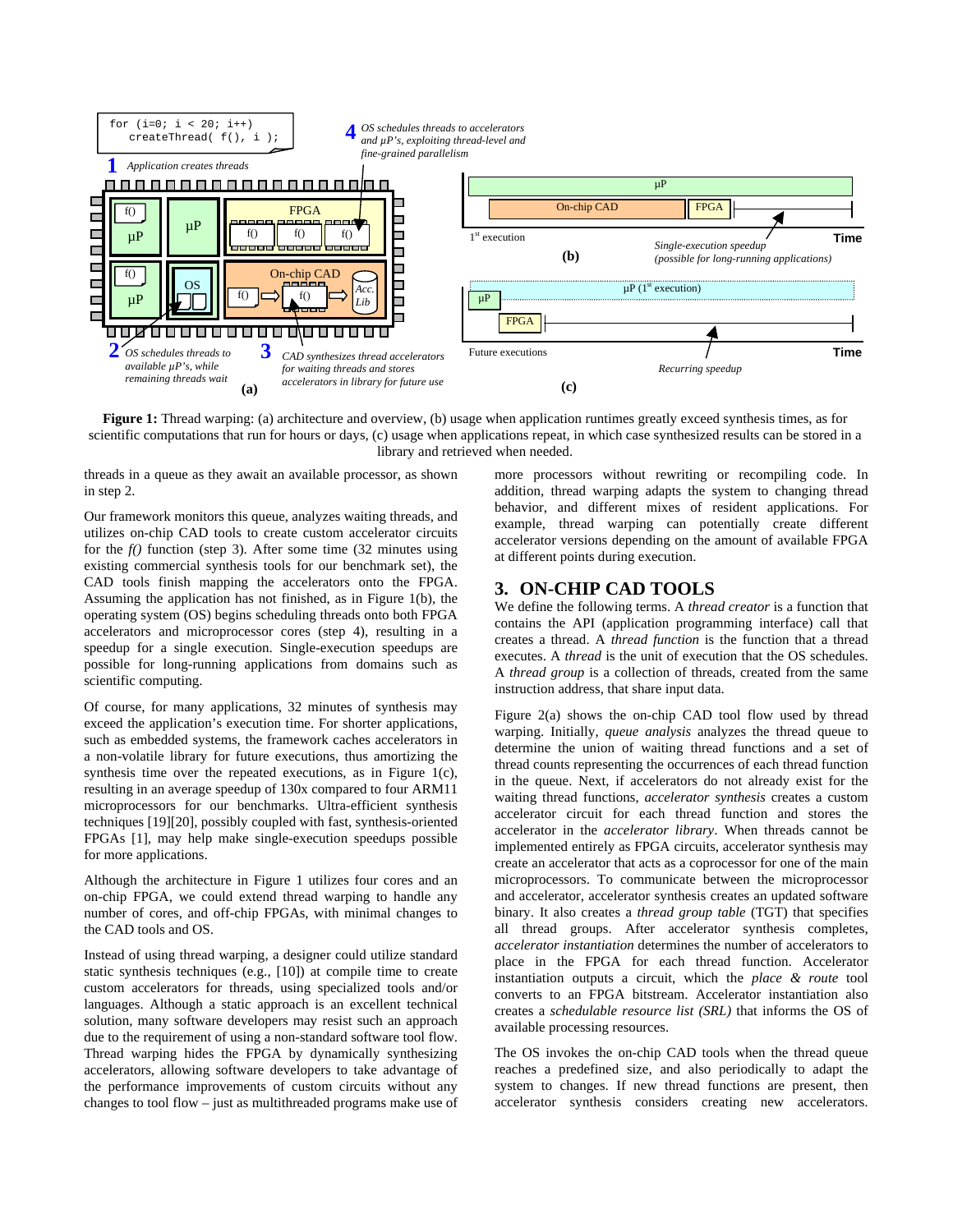

**Figure 2:** (a) *On-chip CAD* tool flow, which initially analyzes the thread queue and creates custom accelerators for waiting threads using the illustrated (b) *accelerator synthesis* tool flow.

Alternatively, if thread counts change, accelerator instantiation changes the types/amount of accelerators in the FPGA.

The current on-chip CAD tools support ARM11 binaries compiled with pthread functions calls. Pthread support is provided by the OS and is discussed in Section 4.

The CAD tools use numerous heuristics, but space does not allow detailed discussion of each. Key details regarding the novel techniques for accelerator synthesis and accelerator instantiation are discussed in the following sections.

## **3.1 Accelerator Synthesis**

Figure 2(b) illustrates the tool flow of accelerator synthesis, which initially uses *decompilation* techniques [4], drawn from previous work in binary synthesis [26], to recover high-level constructs such as functions, function parameters, loops, if statements, arrays, etc. *Hw/Sw partitioning* analyzes decompiled thread functions, using previous techniques (e.g., [7]), to determine which regions to implement as circuits. Next, *memory access synchronization* analyzes thread functions, detects threads with similar memory access patterns, and combines those threads into thread groups that share memory channels and have synchronized execution. *High-level synthesis* converts the decompiled representation of the thread function (or other region) into a custom circuit, represented as a netlist. In addition, the *Binary updater* optionally modifies the original software binary to communicate with accelerators, in the case where an entire thread function is not implemented on the FPGA. We implement the binary updater using techniques from WARTS [11]. When implementing accelerators for entire thread functions, accelerator synthesis does not modify the thread binary.

#### *3.1.1 Memory access synchronization*

Inter-thread communication is a common bottleneck of multithreaded applications, and is often implemented using shared memory. This bottleneck poses a challenge for FPGA circuits, which may access shared memory using a DMA with a few channels. Thread warping further complicates memory accesses by requiring simultaneous access for possibly dozens of thread accelerators. Limited memory bandwidth restricts the number of DMA channels, forcing accelerators to multiplex data over a shared channel, reducing performance.

We observed that for some parallel applications, the required number of channels could be reduced because multiple threads may read the same data from memory. In this situation, memory access synchronization (MAS) can potentially combine memory accesses from multiple accelerators onto a single channel, and use a single read to service many accelerators. We refer to this situation as a "combinable" memory access.

To support combinable memory accesses, we developed MAS techniques to analyze memory access patterns of thread functions to detect overlapping accesses. MAS detects overlapping regions by determining all fixed-address memory reads in the control/data flow graph of each thread function. To increase the number of fixed-address reads, MAS unrolls loops to generate fixed-address reads for array calculations. MAS also treats stack-relative accesses as combinable for threads that have the same input parameters because in this case, the stack operations refer to the same data. MAS annotates combinable accesses, allowing highlevel synthesis to combine data onto a single channel. MAS assigns all remaining non-fixed accesses onto a separate channel that multiplexes the data using different base addresses.

To implement a combined memory access, the OS synchronizes the execution of all involved accelerators. To achieve this synchronization, MAS analyzes thread creators and detects loops that create threads with combinable accesses, called thread groups. MAS determines the size of a thread group based on the number of threads created from a particular instruction address. Finally, MAS stores the thread group into the thread group table (TGT). The OS utilizes the TGT to synchronize all threads in the thread group, as discussed in Section 4.

#### *3.1.2 High-level synthesis*

To perform high-level synthesis, we use existing techniques for optimization, scheduling, resource allocation, and binding [23].

To support synthesis of thread synchronization, synthesis initially searches the control/data flow graph of each thread function to identify unsupported synchronization primitives. Our synthesis tools currently support pthread create, join, mutex, and semaphore functions. If a thread function contains other calls, the OS will always schedule corresponding threads onto microprocessors. Software threads can utilize the entire pthread API.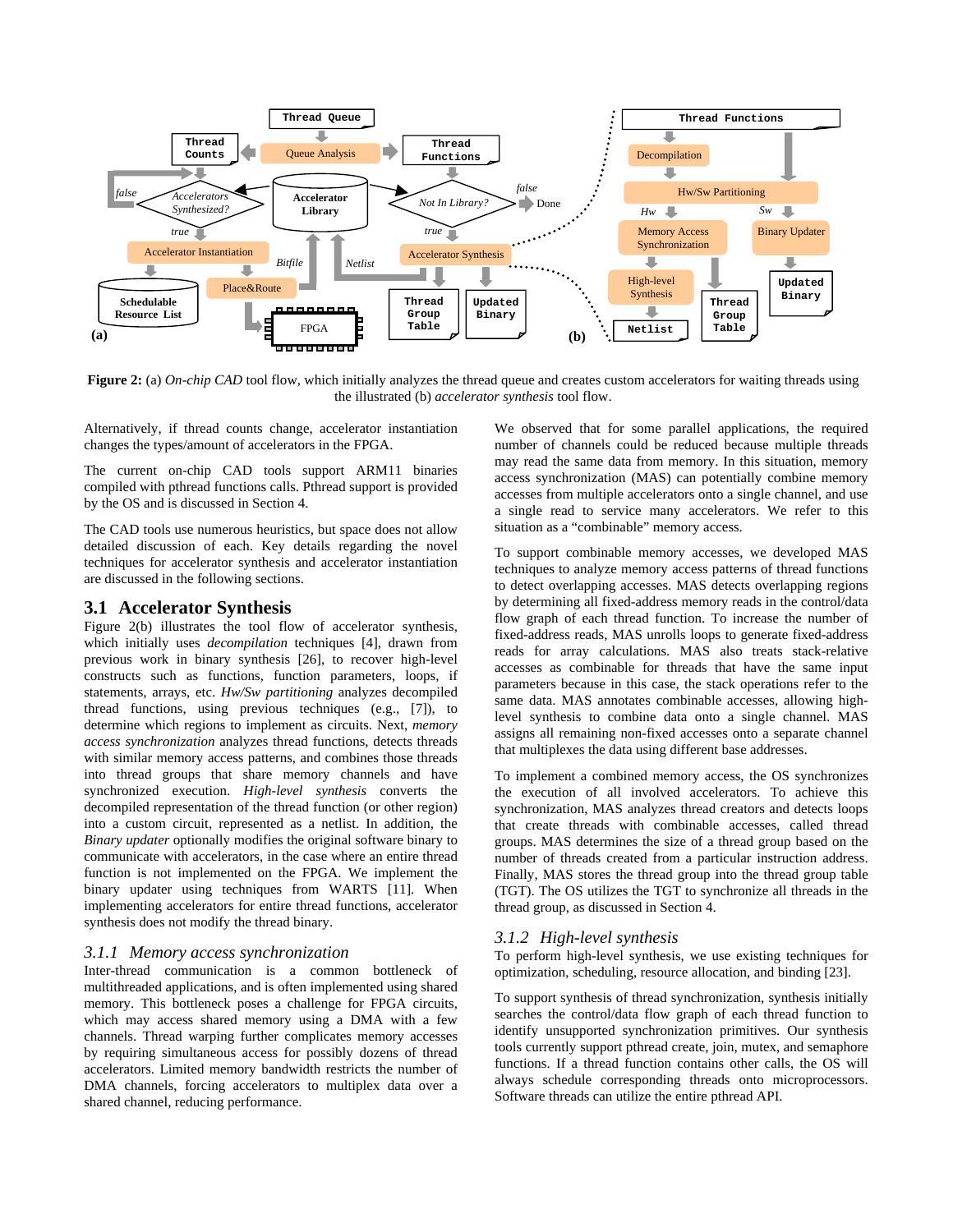For each semaphore, synthesis creates a controller that requests a semaphore operation from the OS and waits for the operation to complete. The semaphore-operation request triggers an interrupt, allowing the OS to service the request in an interrupt service routine. If an accelerator requests a lock for a locked semaphore, the OS adds the request to a synchronization queue, checked when another thread unlocks the semaphore. To handle synchronization requests from multiple accelerators, the OS uses an arbiter generated during accelerator instantiation. We considered hardware mutexes [2], but they would have required significant changes to the software binary.

Synthesis synchronizes thread groups by using a *memory access scheduler* circuit that initially time multiplexes all uncombined accesses over a single DMA channel and then triggers a combined access that delivers data to all involved accelerators.

The CAD tools use Xilinx ISE for register-transfer level synthesis. We currently execute ISE on a Pentium IV because no ARM version exists. However, our results are based on estimated ARM synthesis execution times, which we obtained from a comparison of runtimes on two similar systems in previous work [20]. In this paper, we focus mostly on recurring speedups, therefore the accuracy of the synthesis time estimates does not affect the results, and is intended to give an idea of how long the tools must execute before accelerators are available.

# **3.2 Accelerator Instantiation**

After accelerator synthesis completes, accelerator instantiation determines the number of each type of accelerator to include in the FPGA for best performance. Some applications may benefit from using many accelerators for a single thread function, while others may benefit from a small number of accelerators for different thread functions. Furthermore, for some applications, the requirements may change during execution.

We map the problem to the 0-1 knapsack problem, where each item to be placed in the knapsack is an accelerator and the FPGA area represents the knapsack capacity. We map the area of each accelerator to the weight of each item. We define the profit of each accelerator as the product of the thread count percentage and the thread function speedup, defined as follows. Thread count percentage is the number of thread function occurrences in the queue divided by total queue size. Thread function speedup is the software performance of the thread divided by the accelerator performance. We then use a greedy knapsack heuristic with O(nlgn) complexity to generate a solution.

Accelerator instantiation also synthesizes an appropriate arbiter (Section 3.1.2) to handle the synchronization requests for each accelerator. Finally, accelerator instantiation passes the netlist for all accelerators to placement and routing to generate a bitfile for the FPGA. In addition, accelerator instantiation updates the schedulable resource list with the new resource amounts.

# **3.3 Placement and Routing**

We use Xilinx ISE, running on a Pentium IV, for placement and routing, and again estimate ARM11 execution times as discussed in Section 3.1.2. Alternatively, because existing commercial tools were not designed for fast dynamic synthesis, we could use specialized placement and routing techniques designed for fast FPGA mapping [19] or just-in-time (JIT) FPGA compilation [21],

which reduce placement and routing times by 10x to 46x. Specialized FPGAs fabrics have also been introduced to enable fast placement and routing [1].

After placement and routing, the CAD tools store the bitfile in the accelerator library, allowing all future executions to immediately utilize the accelerators.

# **3.4 Limitations**

The original code must use the pthread API. Ideally, the approach would support any thread API by detecting use of threads in the binary during execution. However, such detection is an open problem. Alternatively, the technique could use instruction sets, such as Java byte code, that have explicit thread information.

The thread functions synthesized by the CAD tools must only use create, join, mutex, and semaphore primitives. We are currently extending the CAD tools to support other types of synchronization, in addition to other communication techniques such as message passing.

Accelerator instantiation is currently targeted toward applications using a boss-worker thread model. For applications with many threads performing different tasks, improved strategies based on historical profiles may be needed, and remains as future work.

The decompilation techniques are also a potential limitation. If decompilation does not recover enough high-level information, the resulting hardware may be inefficient. However, previous work has shown that decompilation often makes synthesis from a software binary competitive with high-level synthesis [22][26].

# **4. OPERATING SYSTEM SUPPORT**

To support thread synchronization, the OS API includes all pthread functions, which are also used by commercial operating systems such as VxWorks [27]. We plan to also consider other APIs, such as the task functions from VxWorks.

The OS scheduler handles the scheduling of threads onto both microprocessors and a set of custom thread accelerators specified by the schedulable resource list (SRL) shown in Figure 2.

The scheduler maintains a thread queue that stores threads waiting for processing resources. For the thread at the queue head, the scheduler checks the SRL to determine what resources are available and compatible with the thread. The scheduler gives priority to the fastest resource that is compatible with the thread function, which is usually an accelerator.

A problem occurs when there are no accelerators for the first thread in the queue, and no microprocessors are available. Scheduling algorithms often examine only the head of the queue to achieve O(1) complexity. For thread warping, there may exist other threads in the queue that have available accelerators. However, if the thread at the queue head cannot be scheduled, then the remaining threads in the queue also cannot be scheduled. To avoid this problem, the scheduler scans the thread queue until finding a thread that can be scheduled. This more complex scheduler has  $O(n)$  complexity, where n is the maximum size of the thread queue. However, the scheduler often avoids the worst case by not scanning the queue if no resources are available, or if available resources do not apply to any waiting threads.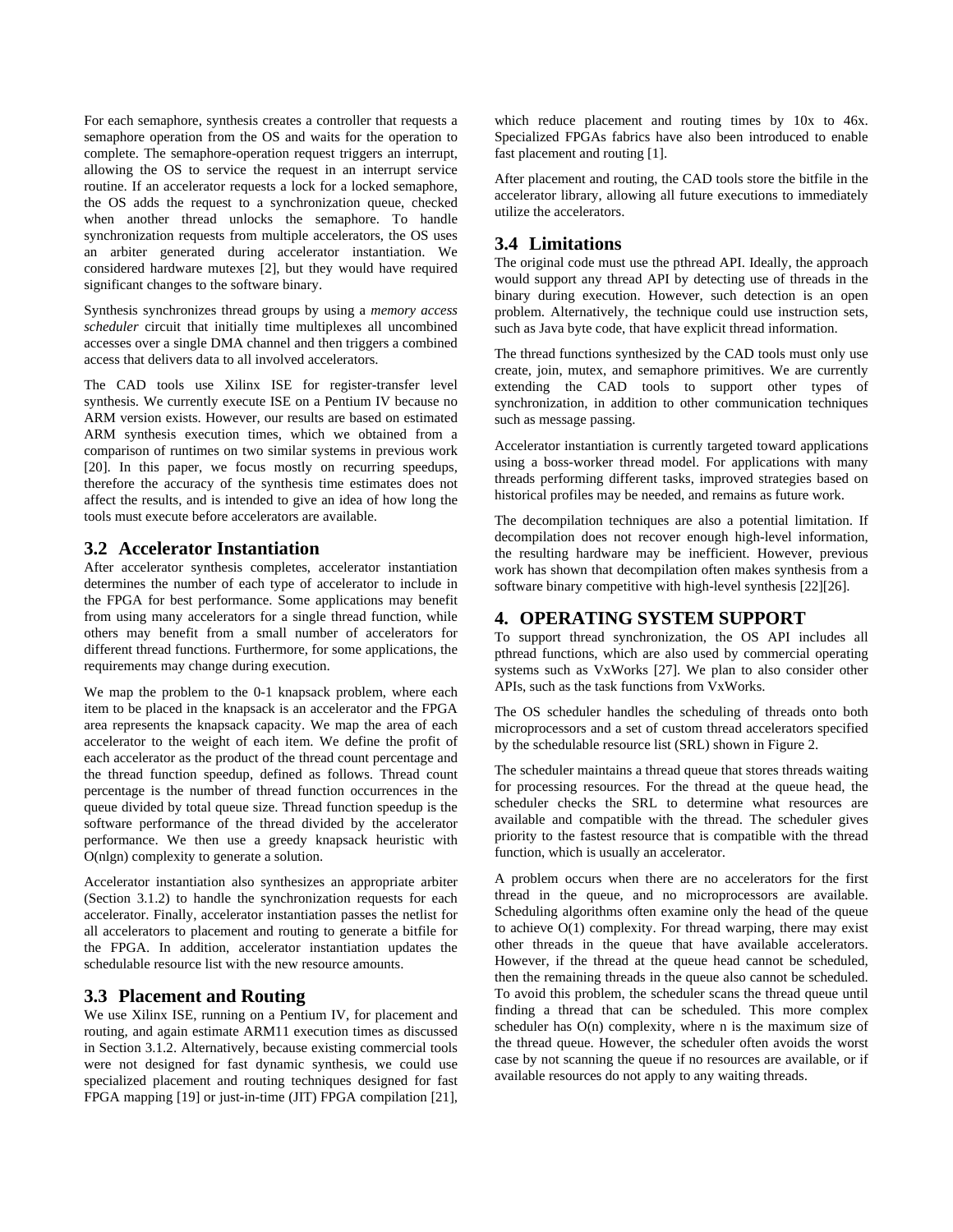The scheduler is non-preemptive for threads executing on accelerators, and preemptive for software threads. By utilizing non-preemptive scheduling, the scheduler avoids having to save FPGA state – a task far more difficult than for software [16]. The scheduler is invoked anytime a thread is created/completed, anytime a lock is released, or anytime a software thread is blocked by a synchronization request.

The scheduler also synchronizes the execution of thread groups in the TGT, as in Section 3.1.1. Each entry in the TGT consists of a thread group queue and a maximum size. When an application creates a thread from a thread group, the scheduler adds that thread to the appropriate queue in the TGT. When a TGT queue reaches the maximum specified size, the scheduler moves the entire queue onto the main thread queue, and schedules the entire thread group simultaneously. If the number of accelerators for the corresponding thread function is less than the size of the thread group, the scheduler moves the queue from the TGT when the size of the queue matches the number of accelerators.

# **5. EXPERIMENTS**

# **5.1 Experimental Setup**

To evaluate the performance of the framework, we developed a C++ simulator consisting of approximately 30,000 lines of code, including the on-chip CAD tools (excluding Xilinx ISE) and the OS simulation.

The simulator creates a *parallel execution graph* (PEG) that represents thread-level parallelism. Each node of the PEG is a *sequential execution block* (SEB) – a block that either ends with a pthread call or represents the end of a thread. PEG edges represent synchronization between SEBs. For a SEB to be schedulable, all SEB parents must have finished. Each SEB also specifies synchronization, such as mutex locks, that must succeed before the SEB can complete. To generate the PEG, the simulator uses pthread wrapper functions with knowledge of parent and children SEB blocks. Using those functions, the simulator creates a PEG from a single sequential execution of the application.

For each SEB, the simulation determines software and hardware performance, and synthesis execution time. The simulator determines software performance using SimpleScalar [3] and hardware performance using VHDL simulation of the synthesized accelerator. In the case that SEB performance is data dependent, one can manually annotate the performance.

After determining performances of each SEB, the simulator uses the PEG to perform an event-driven simulation of the architecture. The simulator schedules SEBs to processing resources, while updating the state of the architecture, OS, and

FPGA as the CAD tools execute. The simulation completes after scheduling all SEBs.

The simulator currently does not simulate arbitration overhead for multi-core microprocessor memory accesses, and instead assumes all cores can simultaneously access memory. Such an assumption results in optimistic software execution times, therefore the reported circuit speedups are *pessimistic*.

The simulator maintains memory coherency by not scheduling software threads while accelerators are executing, and by flushing each cache upon accelerator completion. This restriction simplifies simulation by not requiring simulation of a coherency protocol. Because this restriction artificially limits parallelism, the reported circuit speedups are again *pessimistic.*

# **5.2 Comparison of Multi-Core Systems and Thread Warping**

We compare multicore architectures consisting of ARM11 microprocessors running at 400 MHz, with an architecture performing thread warping, consisting of four microprocessors and a Xilinx Virtex IV XC4VLX15 FPGA, which has the area equivalent to approximately 36 ARM11 cores. The FPGA runs at the frequency determined by placement and routing for each set of accelerators, ranging from 100 to 300 MHz.

To evaluate the framework, we developed multithreaded versions of image processing benchmarks*. Fir* is a finite impulse response filter. *Prewitt* performs Prewitt edge detection. *Linear* performs a linear search. *Moravec* performs the Moravec algorithm. *Wavelet* performs a wavelet transform. *Maxfilter* outputs the maximum of a window of pixels. *3DTrans* performs 3-dimensional graphic transformations. We also use an *N-body* simulation to test longerrunning scientific-computing applications. While an ARM11 is not typically used for scientific computing, the framework can easily be extended to high-performance processors.

Figure 3 shows application speedups for multiprocessor systems and for thread warping (*TW*) compared to the performance of a 4 core system. On average, thread warping resulted in a speedup of 130x compared to the 4-core architecture. The geometric mean was 38x. Thread warping was 11x faster than the 64-core system, outperforming the 64-core system for all examples except *Fir, Linear,* and *3Dtrans*. These results for thread warping represent the performance *after* creating custom accelerators and do not represent the initial execution of the application. The initial execution of the applications would have almost identical performance as the 4-core system, except for *N-body*, which would still have been 8x faster because the original execution time was 9.4 hours. The synthesis execution times ranged from 22



**Figure 3:** Speedups of multithreaded applications on multiprocessor systems versus thread warping (TW). The speedups are compared to the execution time of the 4-microprocessor (uP) system. On average, TW achieved a 130x speedup.